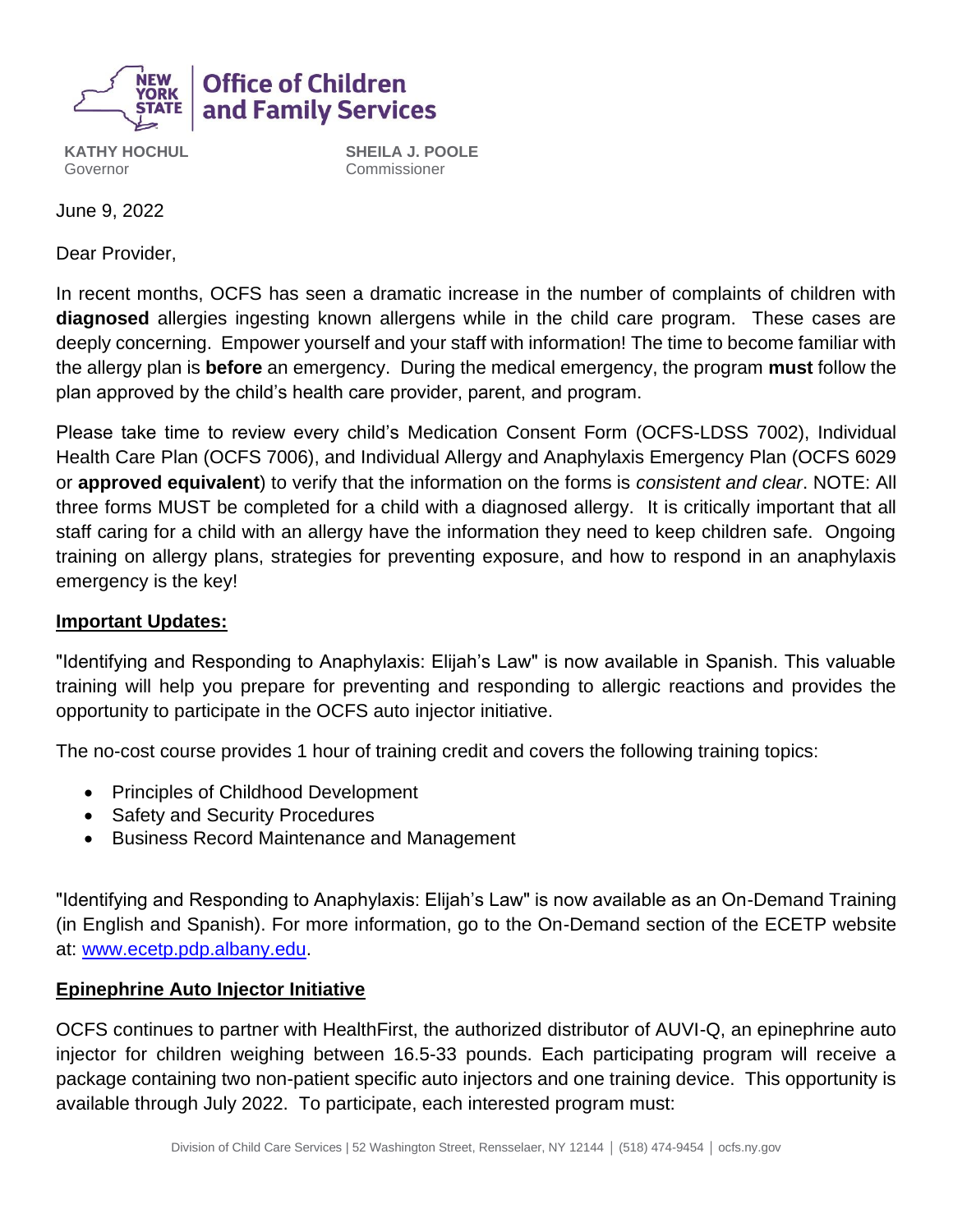- Designate at least one individual per program who successfully completed an approved epinephrine training course. **IMPORTANT NOTE:** The OCFS auto injector initiative is now a fully automated, paperless process. During the "Identifying and Responding to Anaphylaxis: Elijah's Law" training course, the participant is asked **twice** to respond "yes" or "no" about participating in the auto injector initiative. When the individual completing the training clicks "yes", the auto injector package will be shipped directly to the child care program. **Once requested, the auto injector cannot be returned to the distributor or OCFS.**
- Record each individual who has successfully completed the approved epinephrine course on Appendix H of the Health Care Plan (HCP).
- Update the HCP to indicate the program is stocking non-patient specific auto injector.
- Update Appendix J of the HCP. Submit the revised HCP to their regulator.
- The OCFS 6029A Hold Harmless Agreement is no longer required. This form has been removed from the website and the training.

## **Why is allergy awareness so important?**

Child care providers play an important role in the health and well-being of children. Children with a diagnosed allergy rely on their caregivers to prevent exposure to allergens and to have a plan in place in the event of allergic reaction. Many of the children in your program are experiencing events for the first time, including new foods and insect bites. There is no way to predict when a child will have an allergic reaction. **If anaphylaxis were to occur, do you and your staff know what to do?** If the answer to this question is not a confident "YES!", now is the time to educate yourself and your staff until you are all allergy aware.

Epinephrine is the first line drug of choice for the emergency treatment of severe allergic reactions. It is a safe medication. There is no medical reason for trained, designated staff to withhold administration of an auto injector in an emergency if anaphylaxis is suspected. The goal of this initiative is to spread allergy awareness to all caregivers and families, thus preventing further tragedy. Having a non-patient specific auto injector in your program's emergency tool kit, and the knowledge on how to use it, is a potentially lifesaving investment.

In December 2021, OCFS printed 100,000 posters entitled "What is Anaphylaxis?" and shipped one copy directly to each licensed/registered child care program. Each Regional and Borough Office received 8,000 additional copies that are available for distribution to programs that would like extra copies. Please reach out to your regulator to obtain additional posters for your program. Ideally, the posters will serve as a visual reminder to staff in every classroom. A fun fact to share: when you scan the QR code in the lower right corner of the poster with a smart phone, it takes you directly to the "Identifying and Responding to Anaphylaxis: Elijah's Law" training—please check it out! Also, a downloadable paper size version of the poster is posted at: [https://ocfs.ny.gov/programs/childcare/elijahs-law.php.](https://ocfs.ny.gov/programs/childcare/elijahs-law.php)

### **Coming Soon**

In the coming weeks, OCFS anticipates sharing new information about the expansion of the auto injector initiative. Please stay tuned for this exciting update!